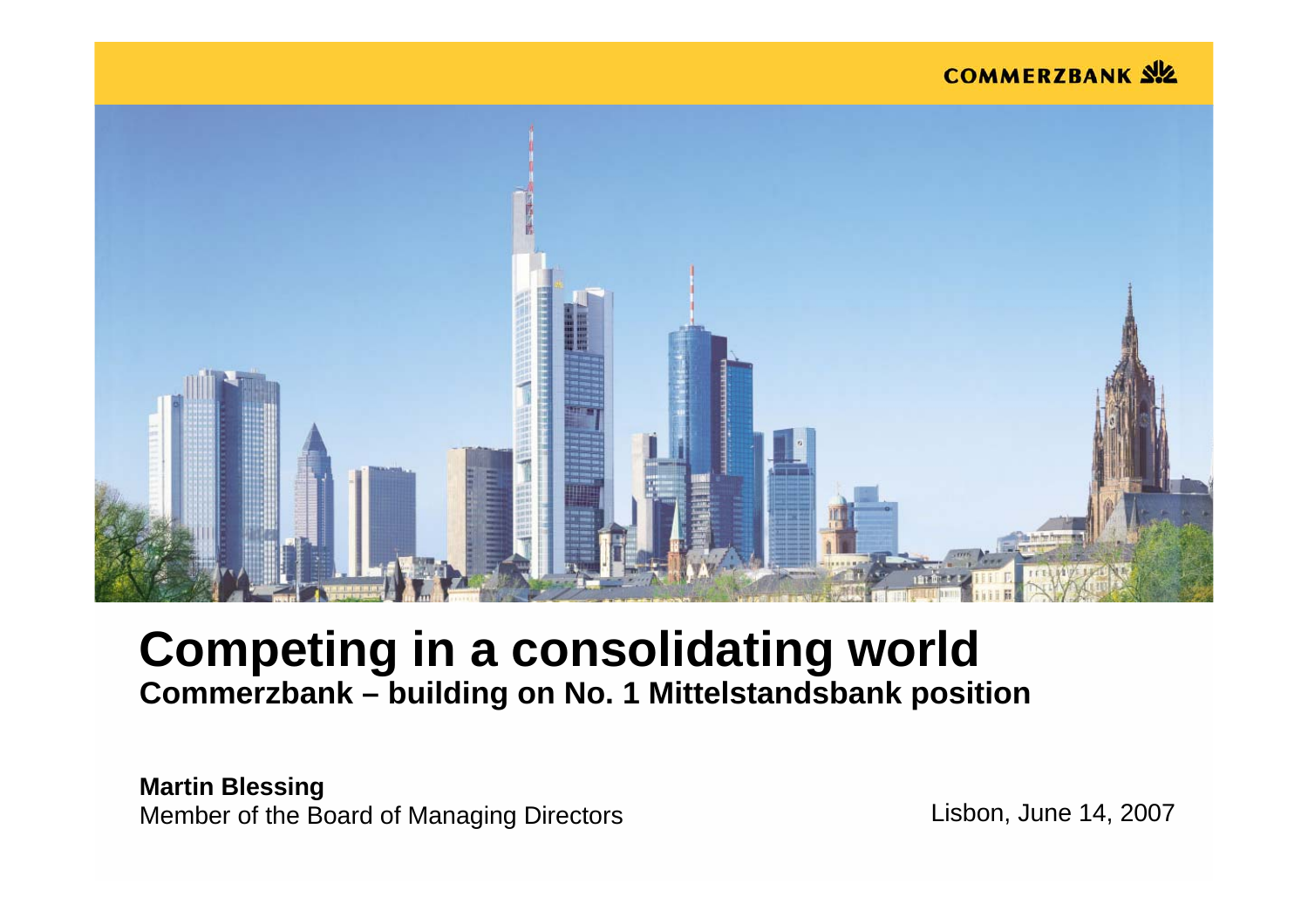

# **Agenda**

| 7. | Where are we now?<br>Mittelstandsbank No. 1 in Germany                   |
|----|--------------------------------------------------------------------------|
|    |                                                                          |
| 2. | How did we get there?<br>Implementation of our "Move to the top" program |
|    |                                                                          |
| 3. | Where will we go?<br>Expanding our wallet share of the German market     |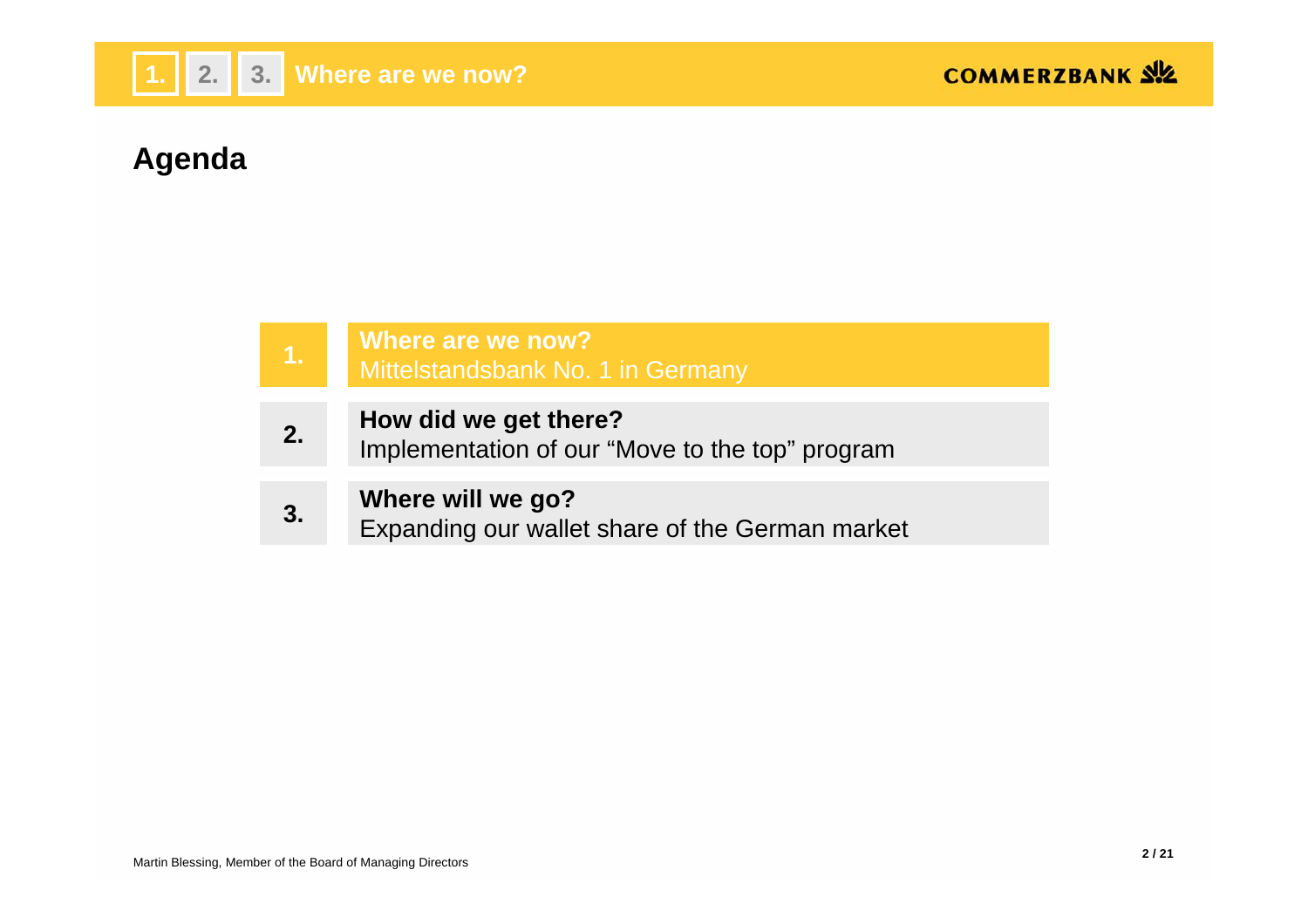## **Our mission: To be the leading bank for Germany`s private and corporate customers**

**Objectives**

| <b>Private</b><br><b>Clients</b><br>$\mathbf{a}$<br><b>Asset</b><br><b>Management</b>               | • One of Germany's leading retail banks with more<br>than 6m customers<br>• No. 1 in Online Brokerage<br>• No. 1 for Business clients<br>• No. 2 home finance provider<br>• Among top 3 in Private Banking                          | <b>Best Retail</b><br><b>Bank in</b><br><b>Germany</b>                                         |
|-----------------------------------------------------------------------------------------------------|-------------------------------------------------------------------------------------------------------------------------------------------------------------------------------------------------------------------------------------|------------------------------------------------------------------------------------------------|
| Corporate &<br><b>Investment</b><br><b>Banking</b>                                                  | • No. 1 Mittelstandsbank in Germany<br>• Top 10 player in CEE (BRE one of the leading<br>banks in Poland and No. 1 Internet bank)<br>• No. 1 producer of structured retail products at the<br>world's biggest retail exchange EUWAX | <b>The best</b><br>nationwide<br><b>Bank for</b><br>(S)ME<br><b>customers</b><br>(Mittelstand) |
| <b>Commercial</b><br><b>Real Estate &amp;</b><br><b>Public</b><br><b>Finance</b><br><b>Treasury</b> | Leading in Commercial Real Estate in Europe /<br>World<br>Leading Public Finance institution in Germany and<br>Luxembourg<br>• Leading Pfandbrief issuer in the European market                                                     | Europe's<br>leading<br>specialist for<br><b>Real Estate and</b><br><b>Public Finance</b>       |

**1.**

**2. 3. Where are we now?**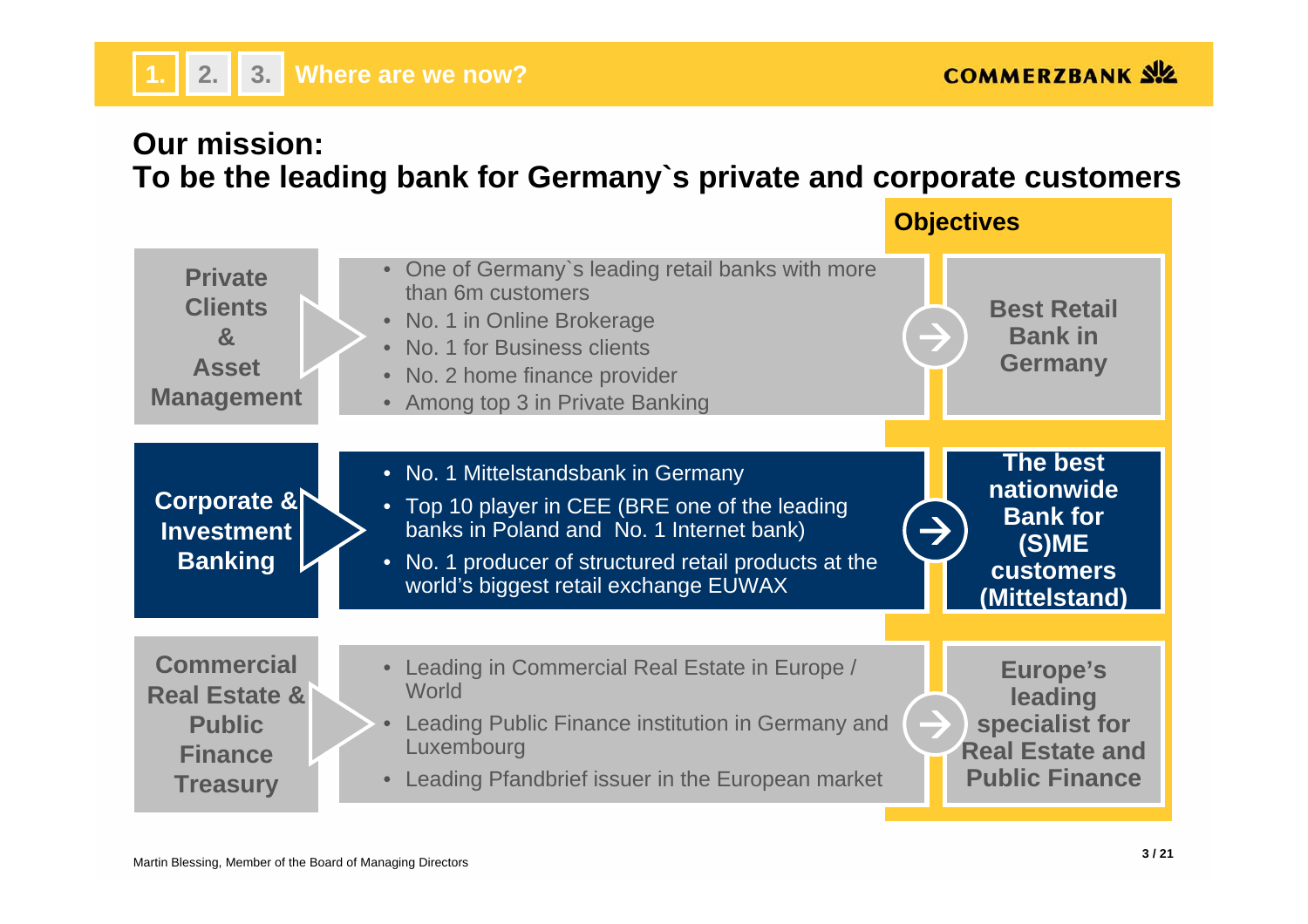

# **Integrated Mittelstand approach opens up a range of opportunities**

#### **MITTELSTANDSBANK**

- •**Main focus on our clients in Germany**
- •**With target group-specific offers in emerging markets of Eastern Europe and Asia**
- • **Supported by Financial Institutions business with leading position as external tradefinancial institution and in European payment transactions plus worldwide correspondent banking**



\* Center of Competences for: Global Shipping, Renewable Energies

Martin Blessing, Member of the Board of Managing Directors **<sup>4</sup> / 21**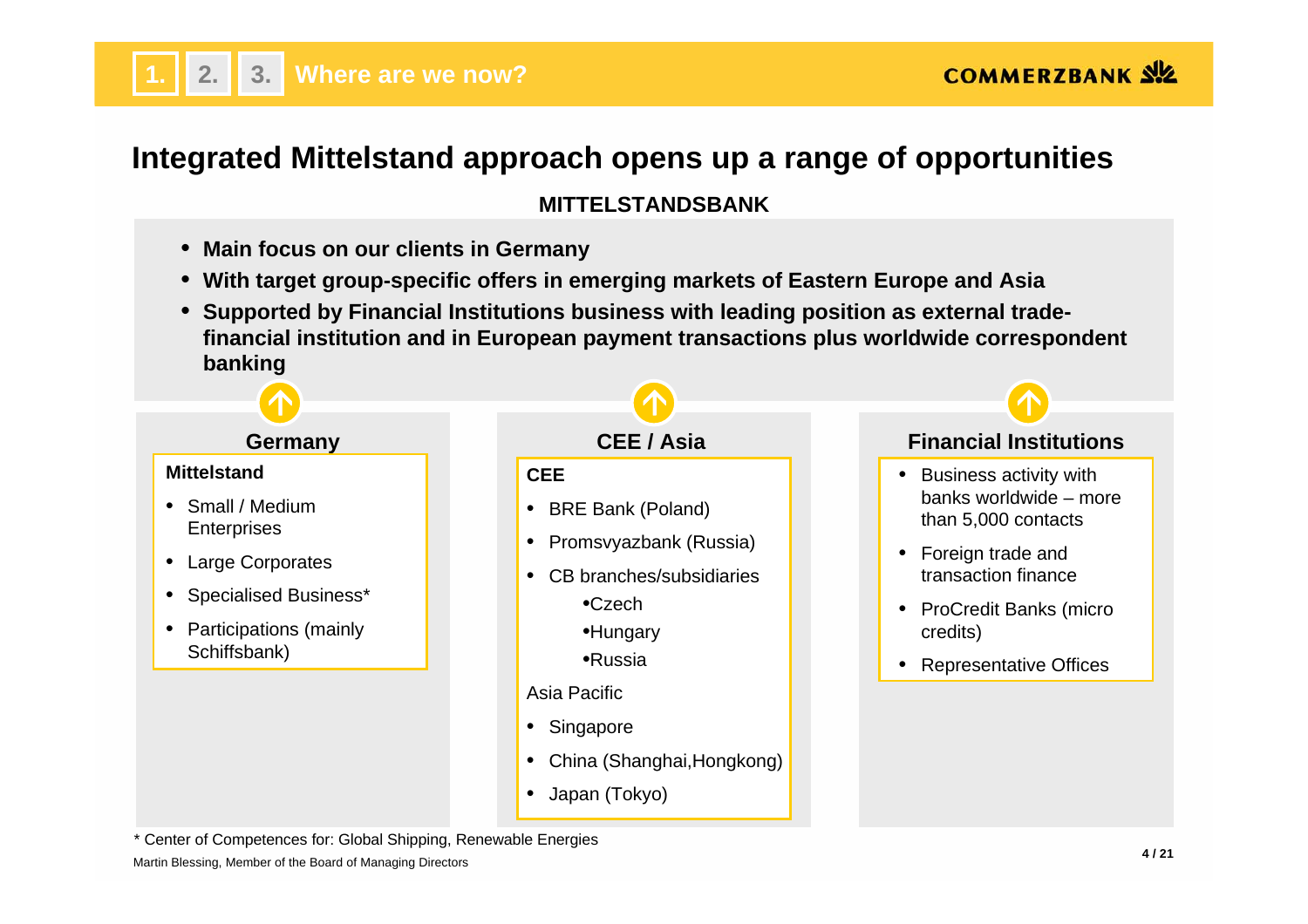

### **Commerzbank`s market position in CEE**

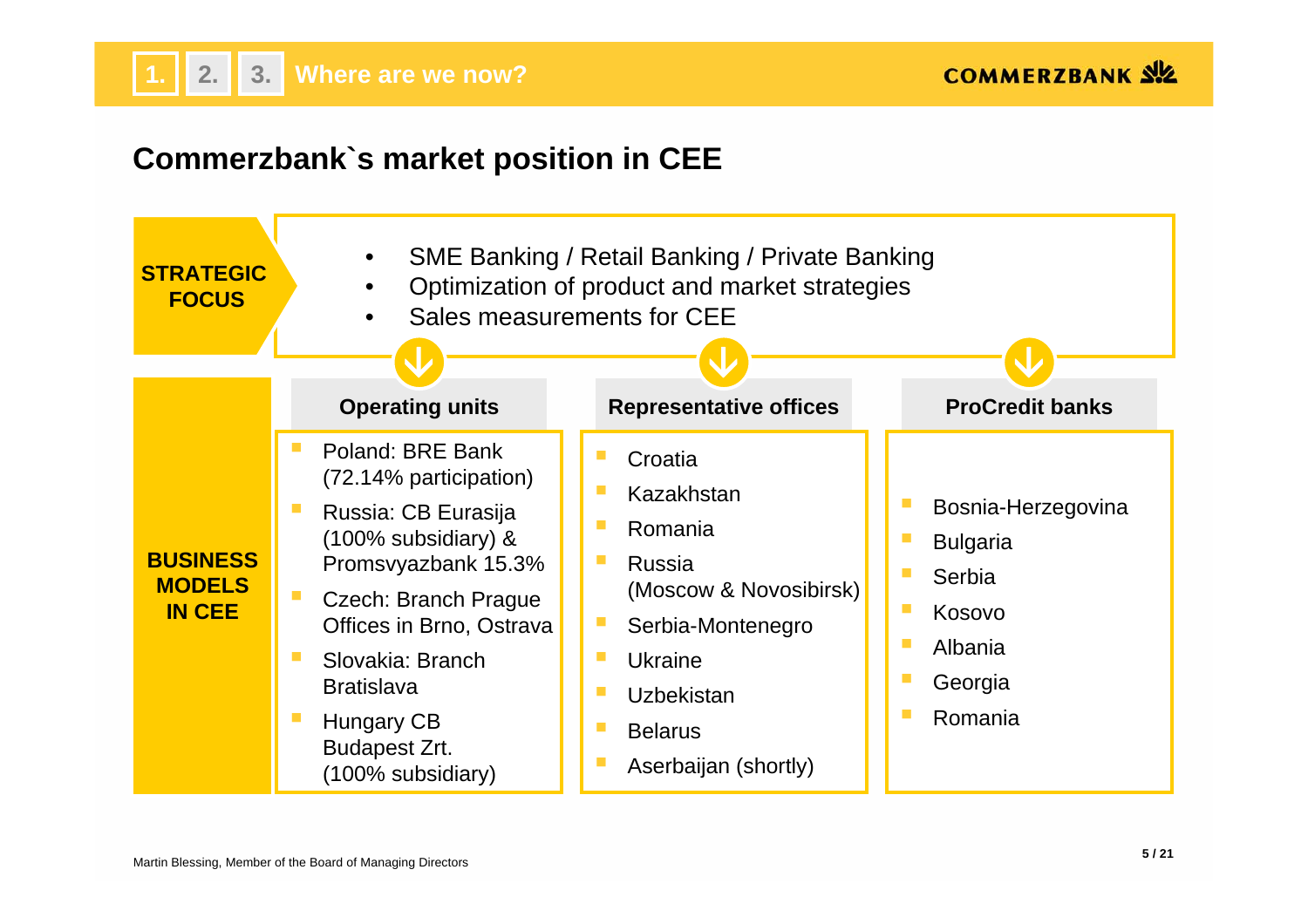# **Mittelstandsbank important driver to group result in Q1 2007**

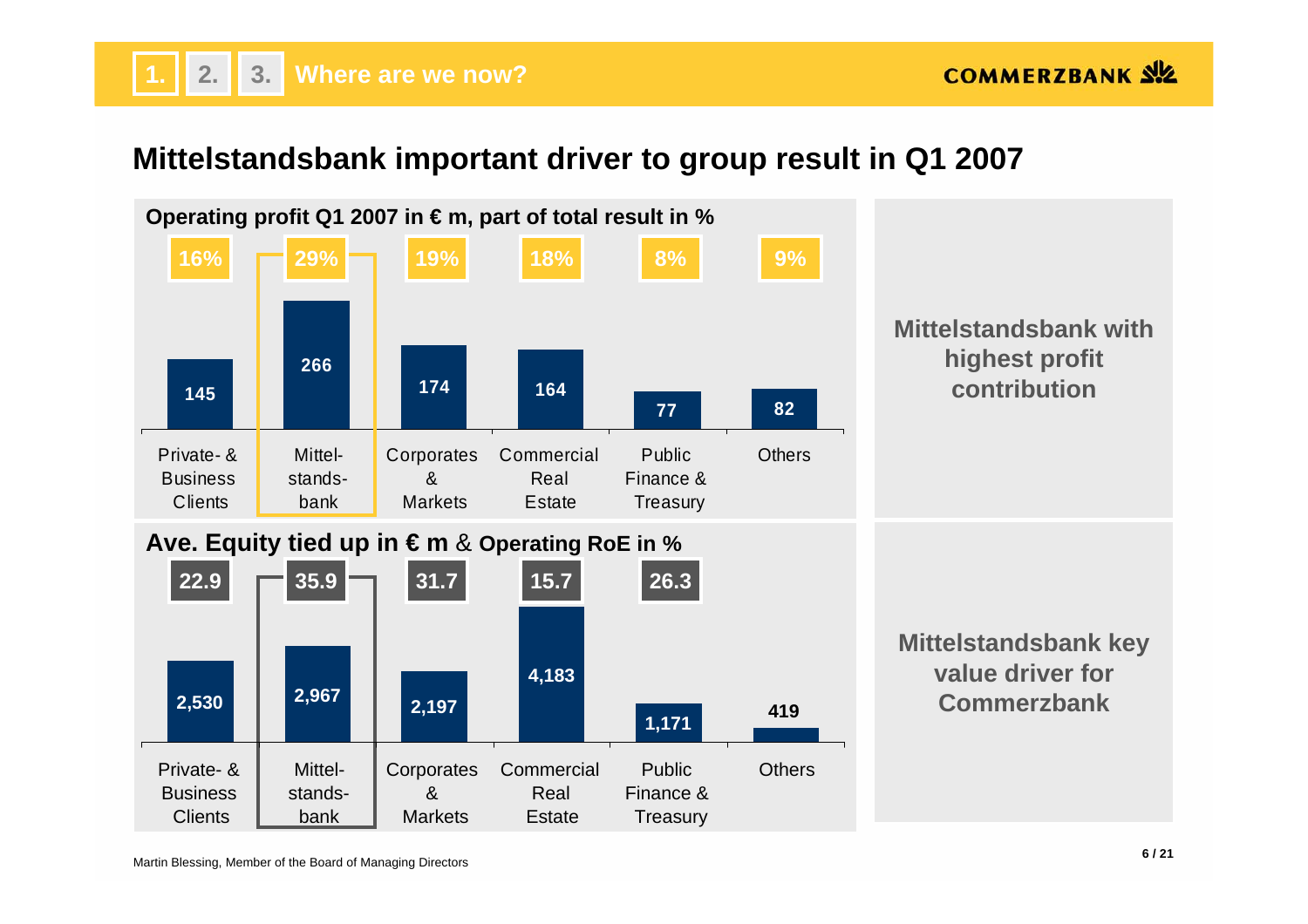## **All units of Mittelstandsbank with strong q-o-q operating profit**



**BRE**in € m





Q1 Q2 Q3 Q4 Q1

**2006**

**9**

**2007**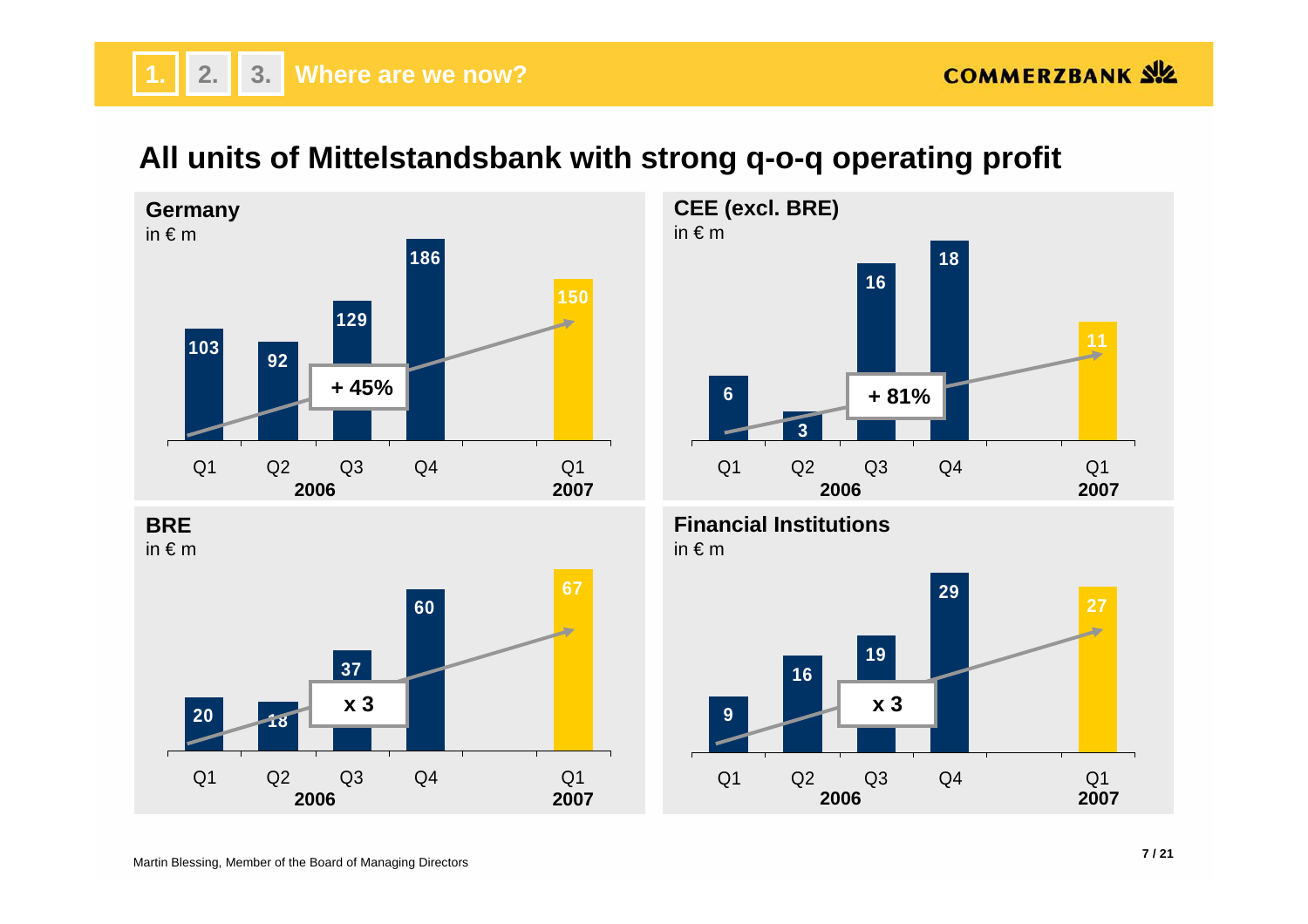# **Overview Mittelstandsbank**



![](_page_7_Figure_4.jpeg)

![](_page_7_Figure_5.jpeg)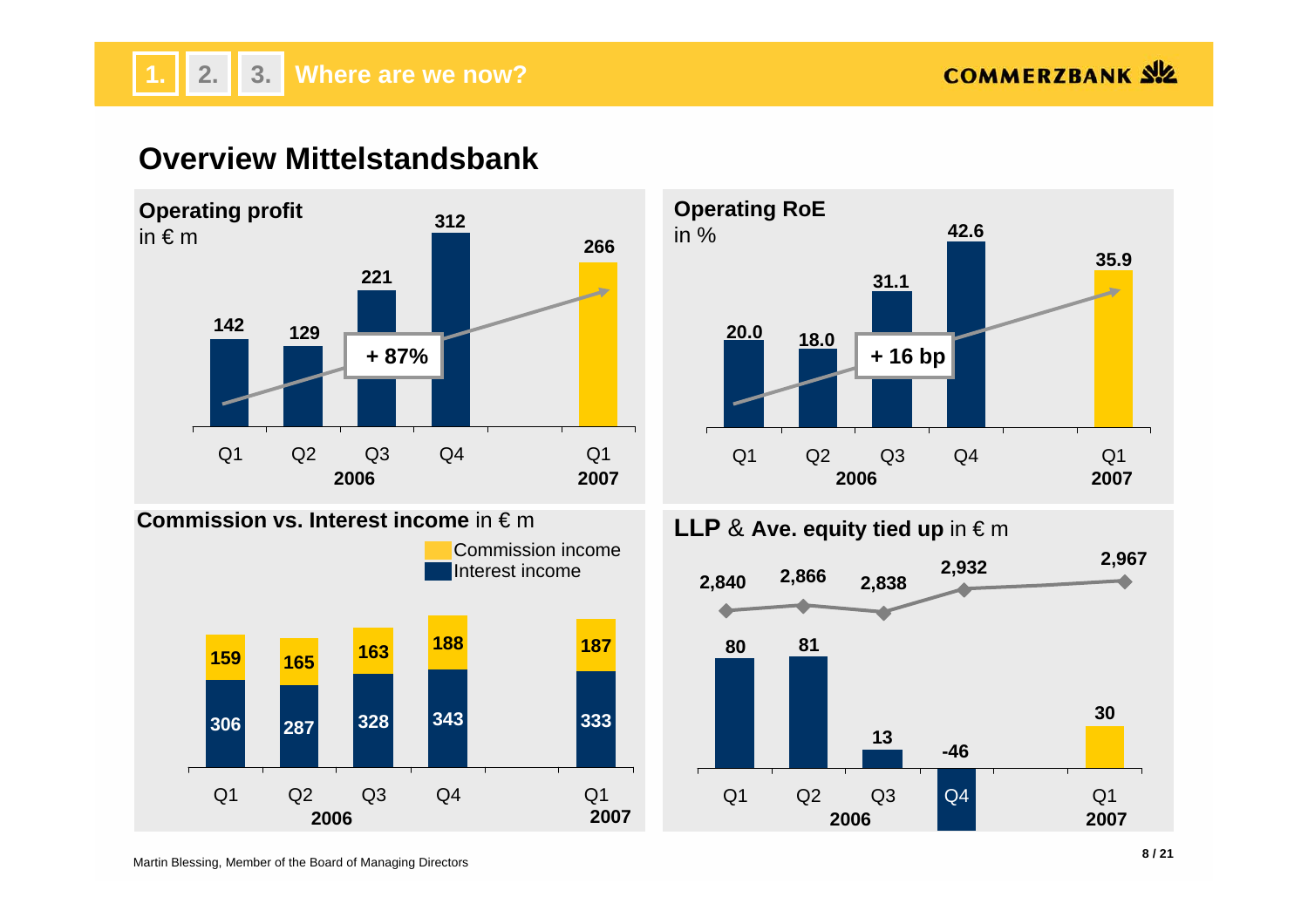![](_page_8_Picture_0.jpeg)

#### **Others promised – we delivered…**

**ASU German grading system ranking based on the criteria "Mittelstand orientation", "quality of relationship" and "competitive terms" (from 1 = very good to 6 = very poor)**

![](_page_8_Figure_4.jpeg)

**We are grateful for our clients' trust – we take it as a challenge for the future**

**Source: Corporate Survey "Mittelstandsfinanzierung durch Banken" conducted by Arbeitsgemeinschaft Selbständiger Unternehmer (ASU), December 2006**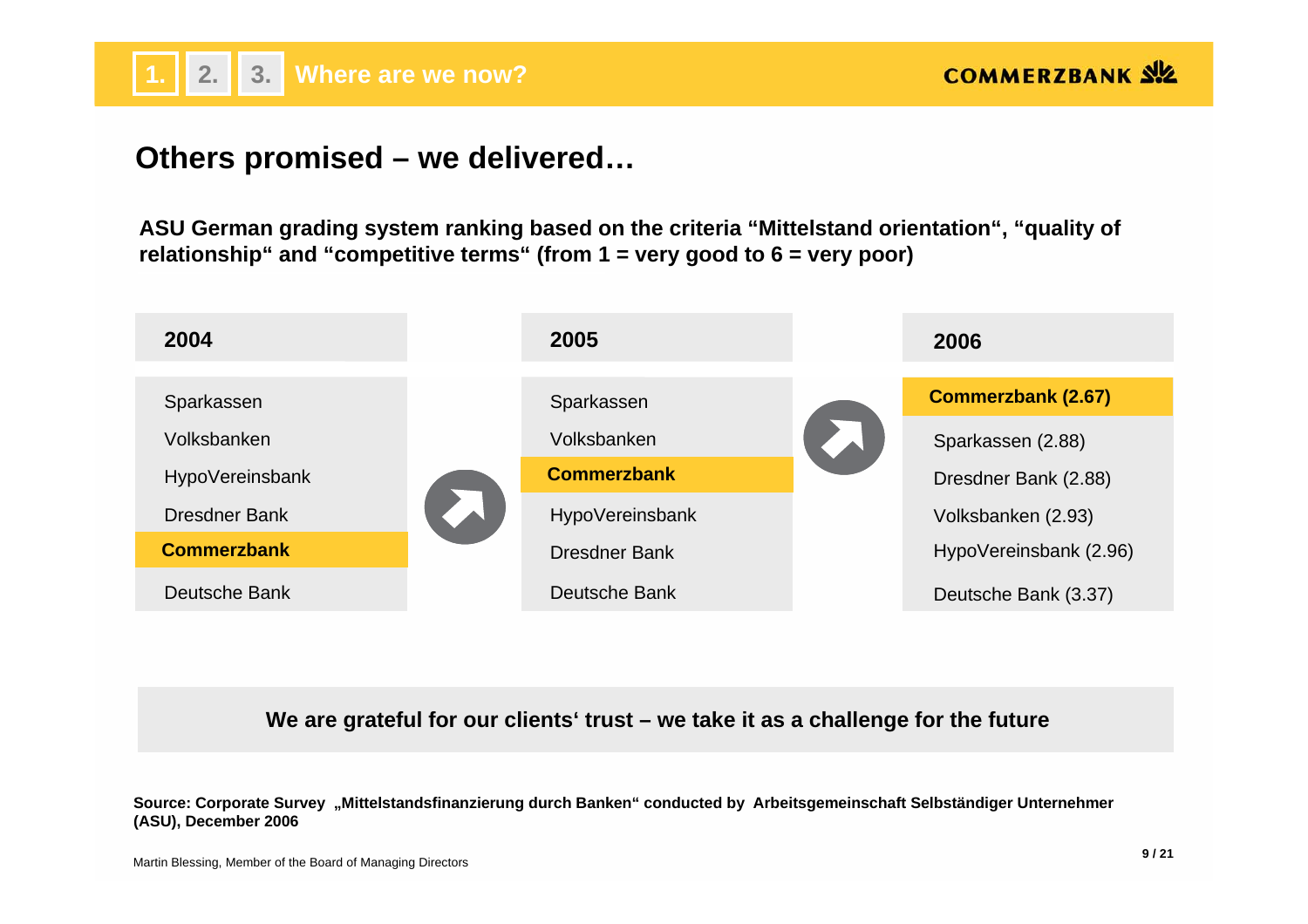![](_page_9_Picture_0.jpeg)

# **Agenda**

| $\mathbf 1$ . | Where are we now?<br>Mittelstandsbank No. 1 in Germany                   |
|---------------|--------------------------------------------------------------------------|
| 2.            | How did we get there?<br>Implementation of our "Move to the top" program |
| 3.            | Where will we go?<br>Expanding our wallet share of the German market     |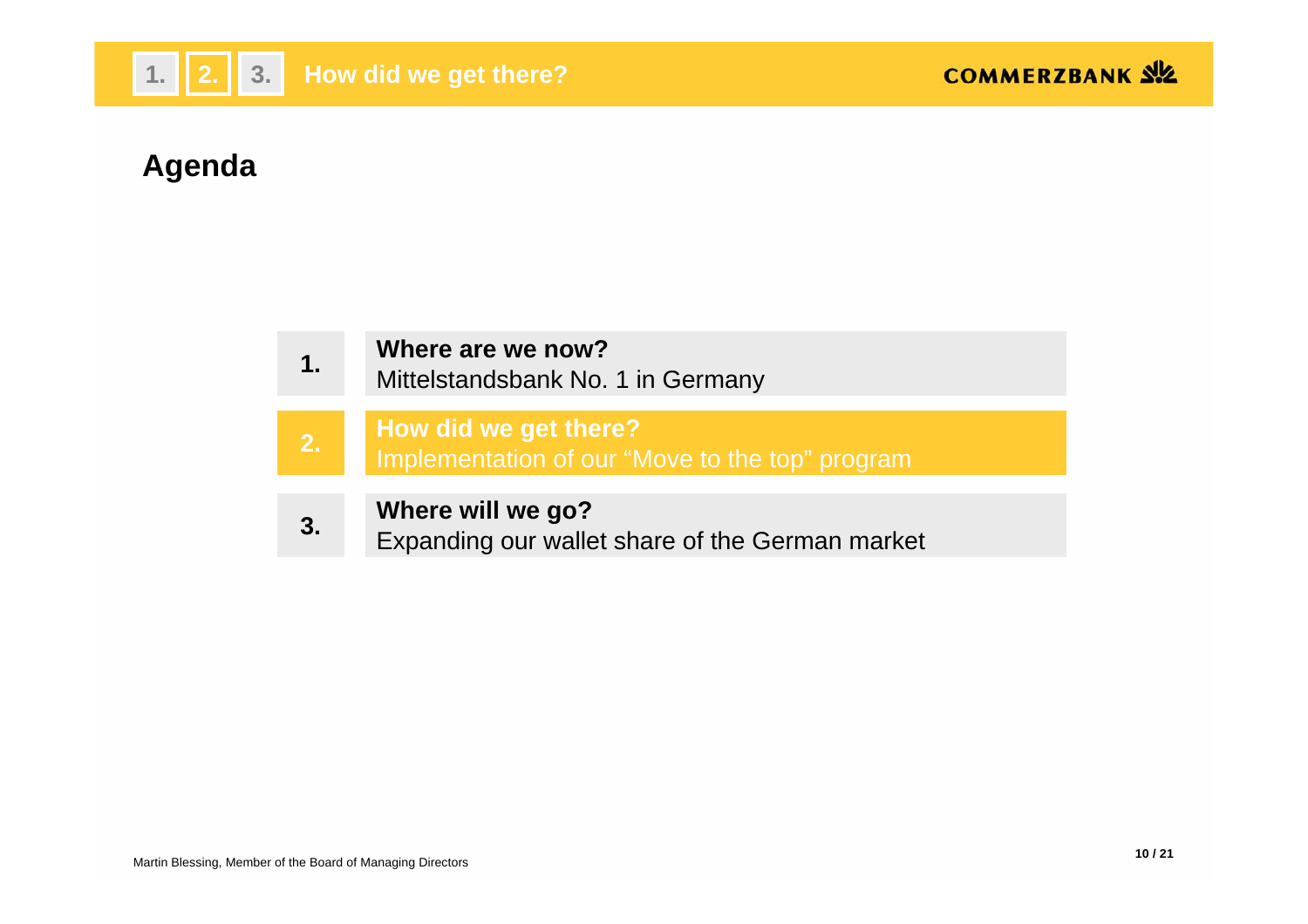### **Move to the top program – implementing a new business approach**

![](_page_10_Figure_3.jpeg)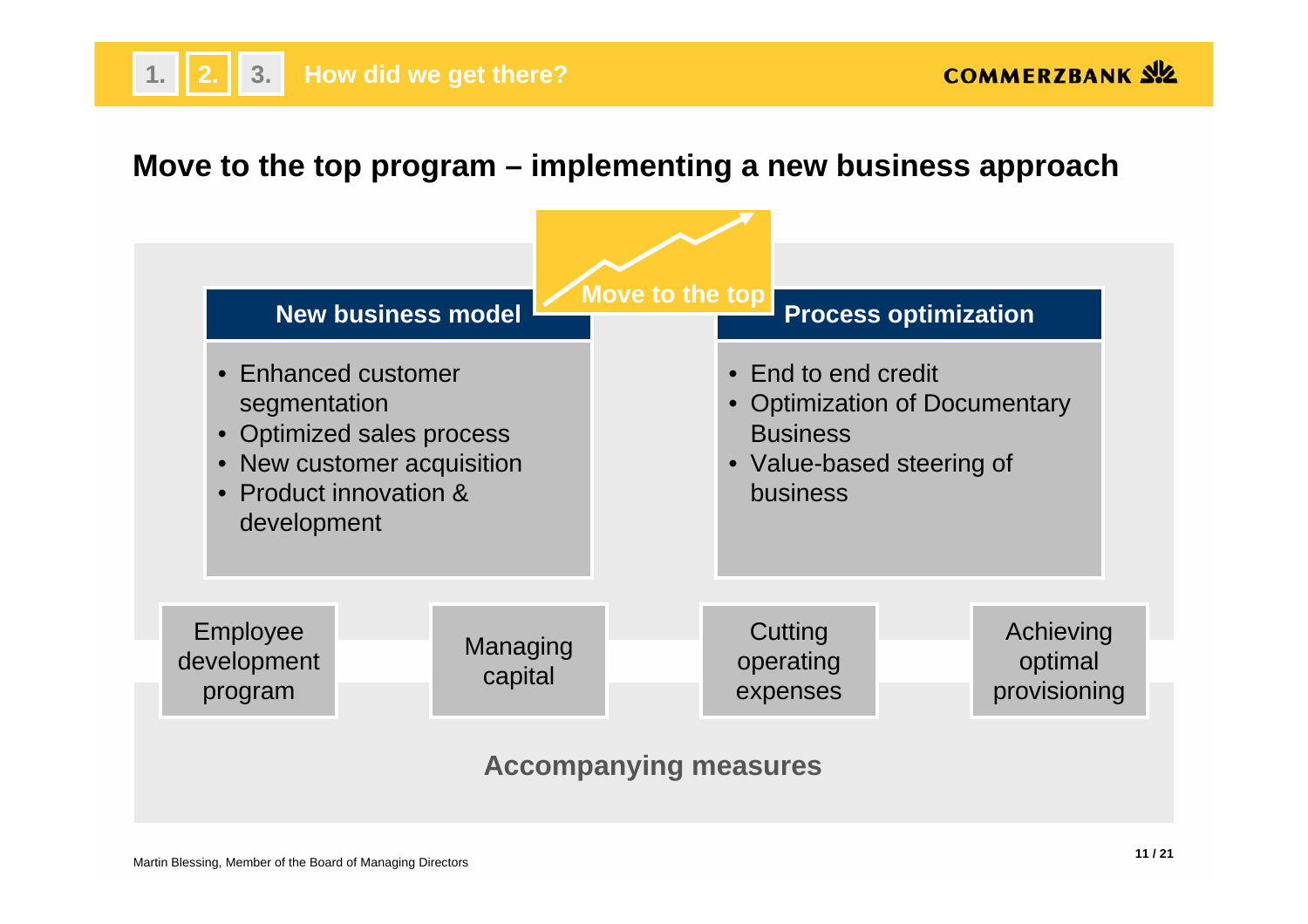## **Successful gaining of new clients**

![](_page_11_Figure_3.jpeg)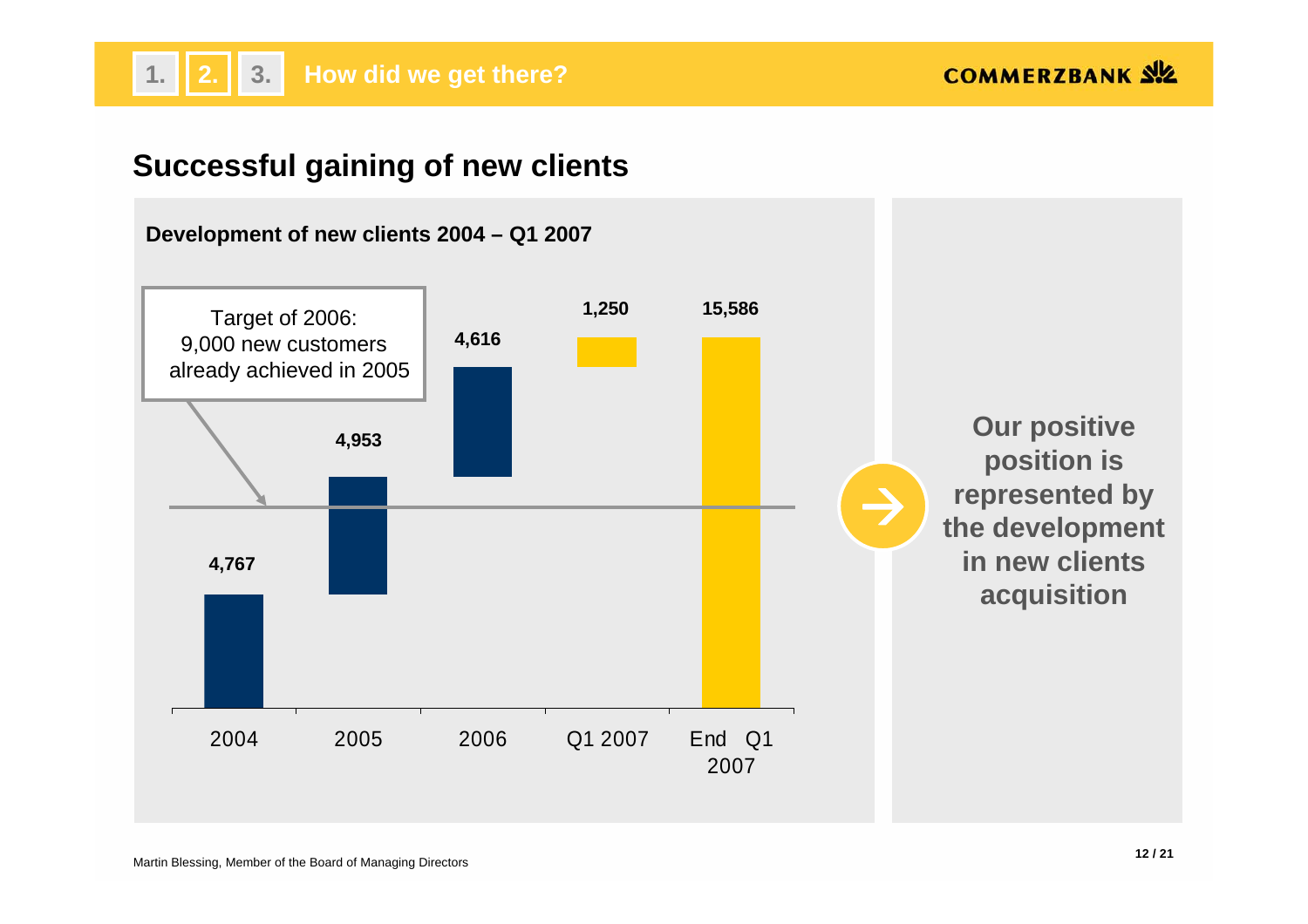## **Key financials of Mittelstandsbank in q-o-q comparison**

| Mittelstandsbank (segment)                                 | Q1/2006 | <b>FY 2006</b> | Q1/2007 |
|------------------------------------------------------------|---------|----------------|---------|
| Total lending Mittelstandsbank (segment)<br>$(in \in bn)$  | 47.6    | 48.1           | 51.3    |
| Margin on total corporate lending (in %)                   | 1.41    | 1.42           | 1.35    |
| Loan-loss provision ratio (in %)                           | 0.67    | 0.27           | 0.24    |
| Domestic corporate lending (in $\epsilon$ bn) <sup>*</sup> | 36.2    | 35.9           | 36.5    |
| Margin on domestic corporate lending<br>$(in %)^{**}$      | 1.43    | 1.41           | 1.34    |
| Domestic corporate customers' deposits<br>$ $ (in € bn)    | 18.5    | 20.1           | 23.3    |
| Margin on domestic corporate customers'<br>deposits (in %) | 0.76    | 0.83           | 0.88    |
| Risk-weighted assets (in € bn)***                          | 45.1    | 45.6           | 48.5    |
| Commission income (in $\epsilon$ m)                        | 159.5   | 674.8          | 186.9   |
| Net interest income (in $\epsilon$ m)                      | 306.1   | 1,264.1        | 333.2   |
| Commission income / Net interest income                    | 0.52    | 0.53           | 0.56    |
| <b>FTE</b>                                                 | 6,720   | 7,122          | 7,052   |
| Total income / FTE (in $\in$ '000)                         | 73      | 284            | 80      |
| Operating expenses / FTE (in $\in$ '000)                   | 40      | 153            | 38      |

**Strong increase in lending resulting from international business activities** 

**~ 70% of total lending**

**Slightly in the average**

#### **Lending with higher growth in CEE**

\* 3 month average of domestic EP200, \*\* incl. loan commissions, \*\*\*MSB entities excl. BRE goodwill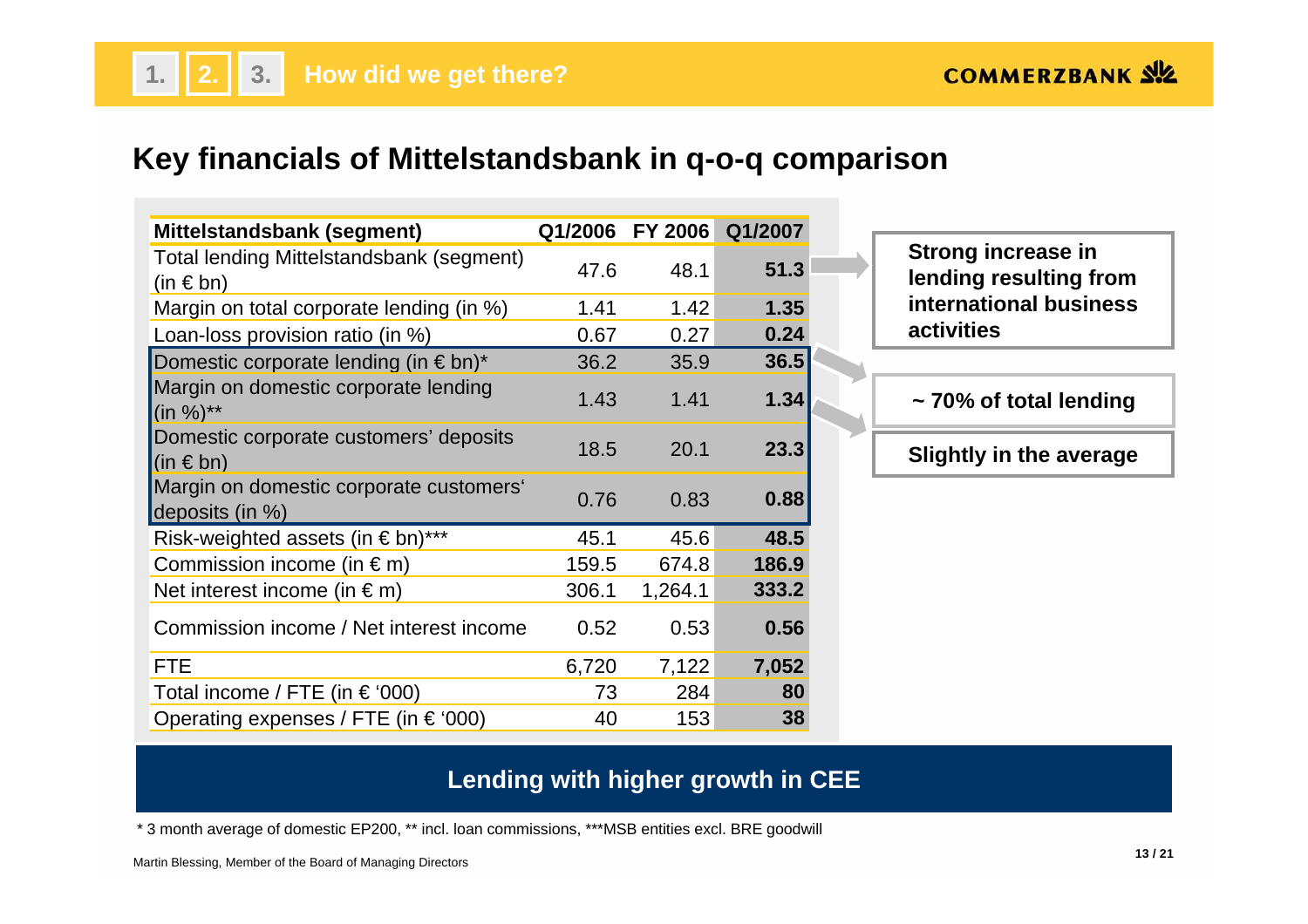**COMMERZBANK SIZ** 

## **BRE 2006 - best result in the bank`s history – on track for further success**

![](_page_13_Figure_3.jpeg)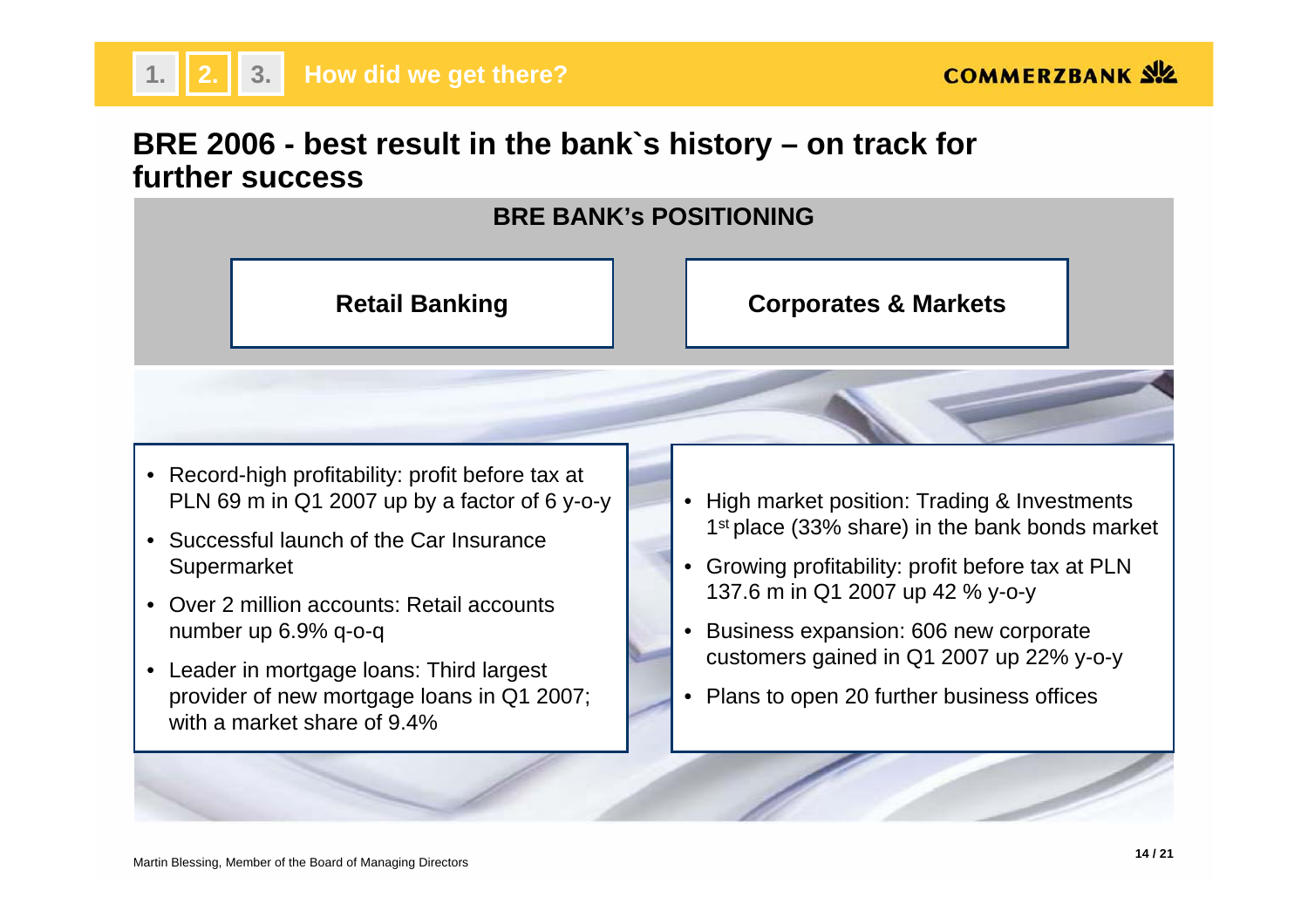# **BRE Bank strategic projects focus on Retail Banking & market expansion**

![](_page_14_Picture_3.jpeg)

**1.**

- mBank as a leader in Internet banking
- Leader of innovation in personal finance
- Distribution based on cheap electronic access channels
- Transparent & straightforward range of top-quality products

**Maximum benefits and convenience in personal finance**

#### MultiBank przyjazny świat finansów

- Bank for demanding customers representing the middle class
- Modern products tailored to customers
- Multichannel service leader
- Credit card customised to individual needs
- • Innovative products for entrepreneurs

**Finance forindividual customers &entrepreneurs**

nanse **Grupa BRE Banku SA** 

- Focussing on distribution of financial services
	- Cash loans
	- Car loans
	- Mortgage loans
- Products combined with complementary insurance products
- 10 branches & 400 representatives

![](_page_14_Picture_23.jpeg)

**Offering a beneficial partnership in distribution of Financial services forretail & corporate clients**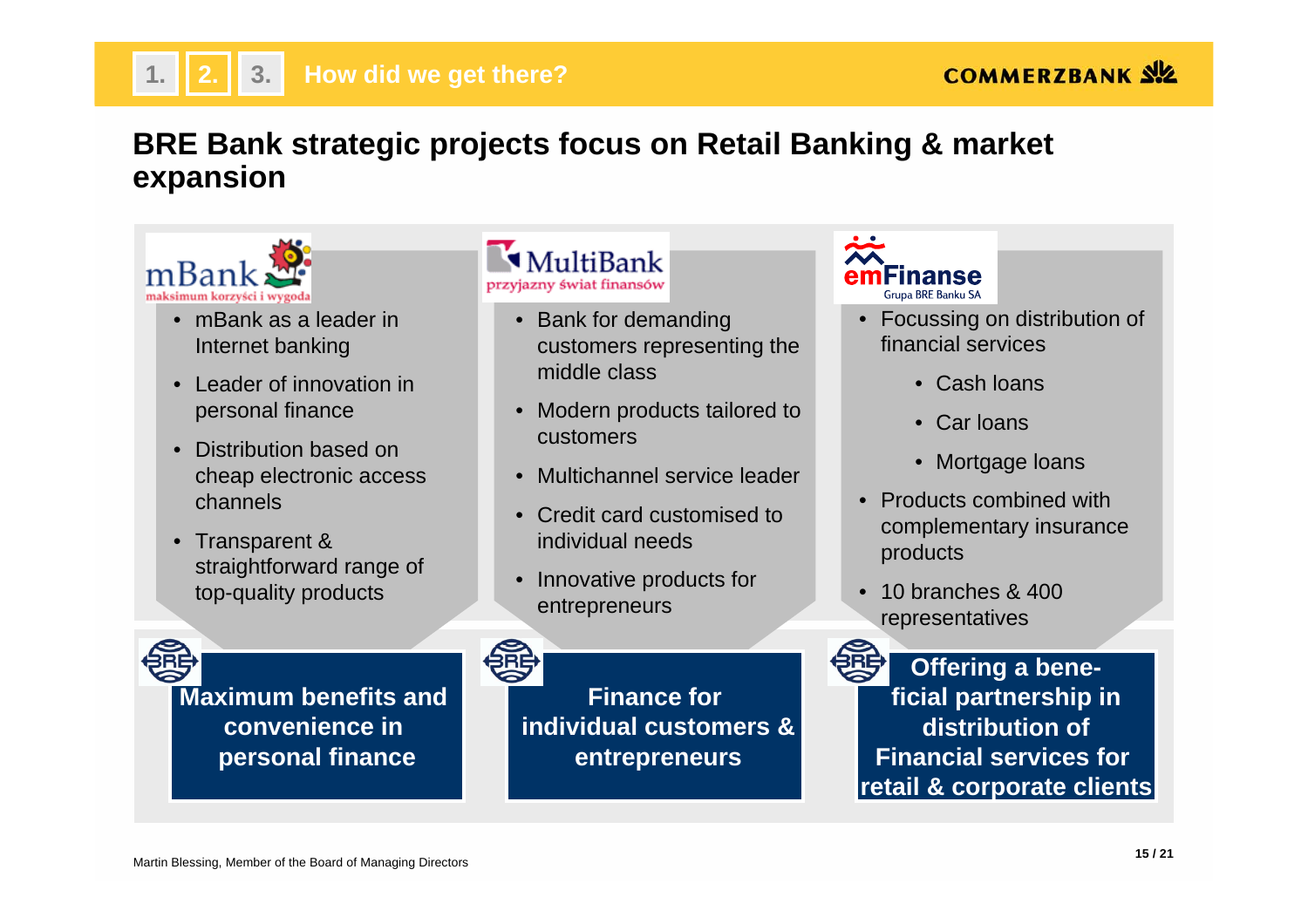### **CB subsidiaries – enlargement of our business models due to individual country`s specifications**

![](_page_15_Figure_3.jpeg)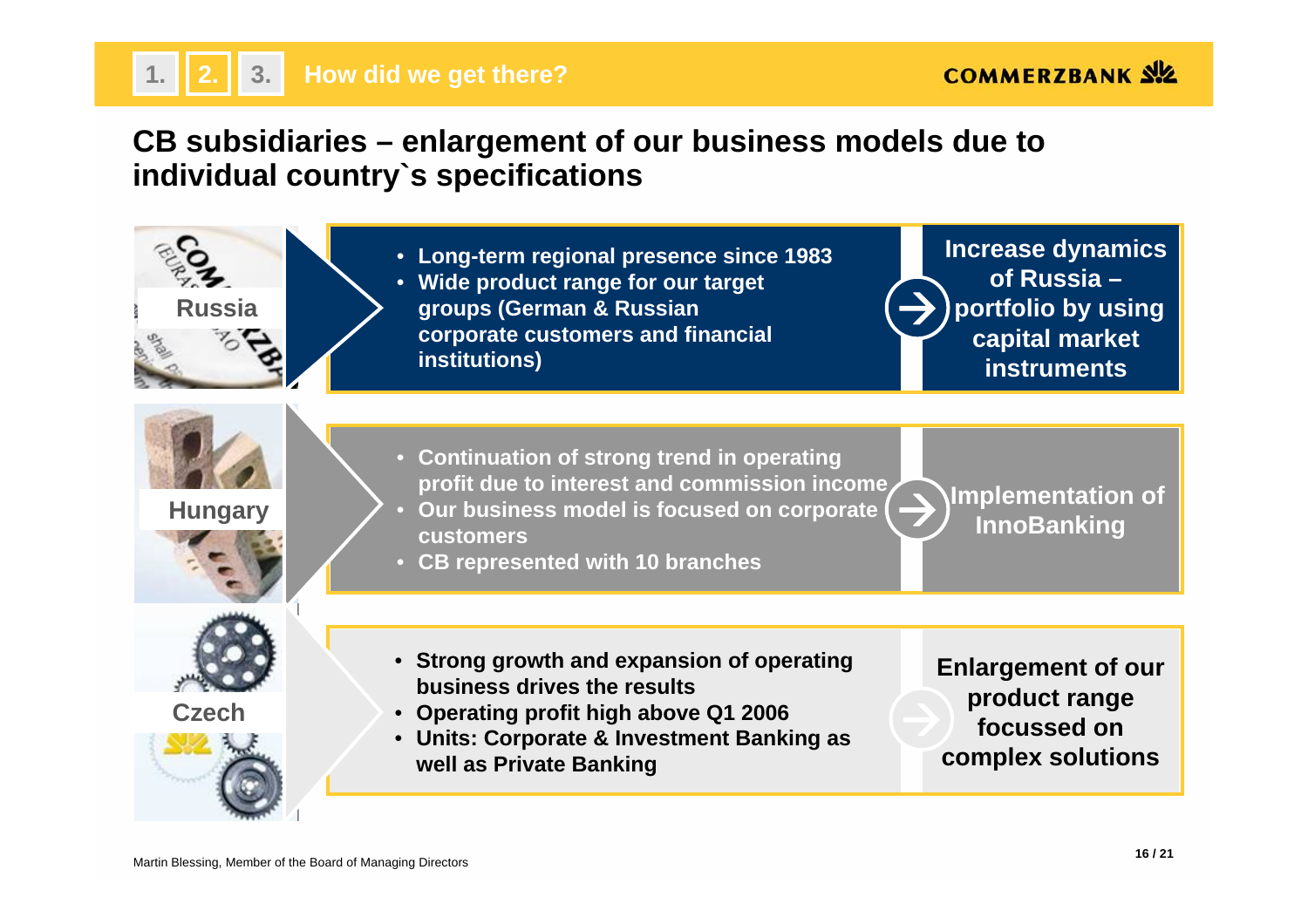![](_page_16_Picture_0.jpeg)

### **Financial Institutions contributes an important part to Mittelstand**

![](_page_16_Figure_3.jpeg)

**Source: FImetrix Studies 2003 – 2005**

SOUTC<del>C</del>: FITHEITIX STUCHES ZUUS – ZUUS<br>Martin Blessing, Member of the Board of Managing Directors **17** *i* 21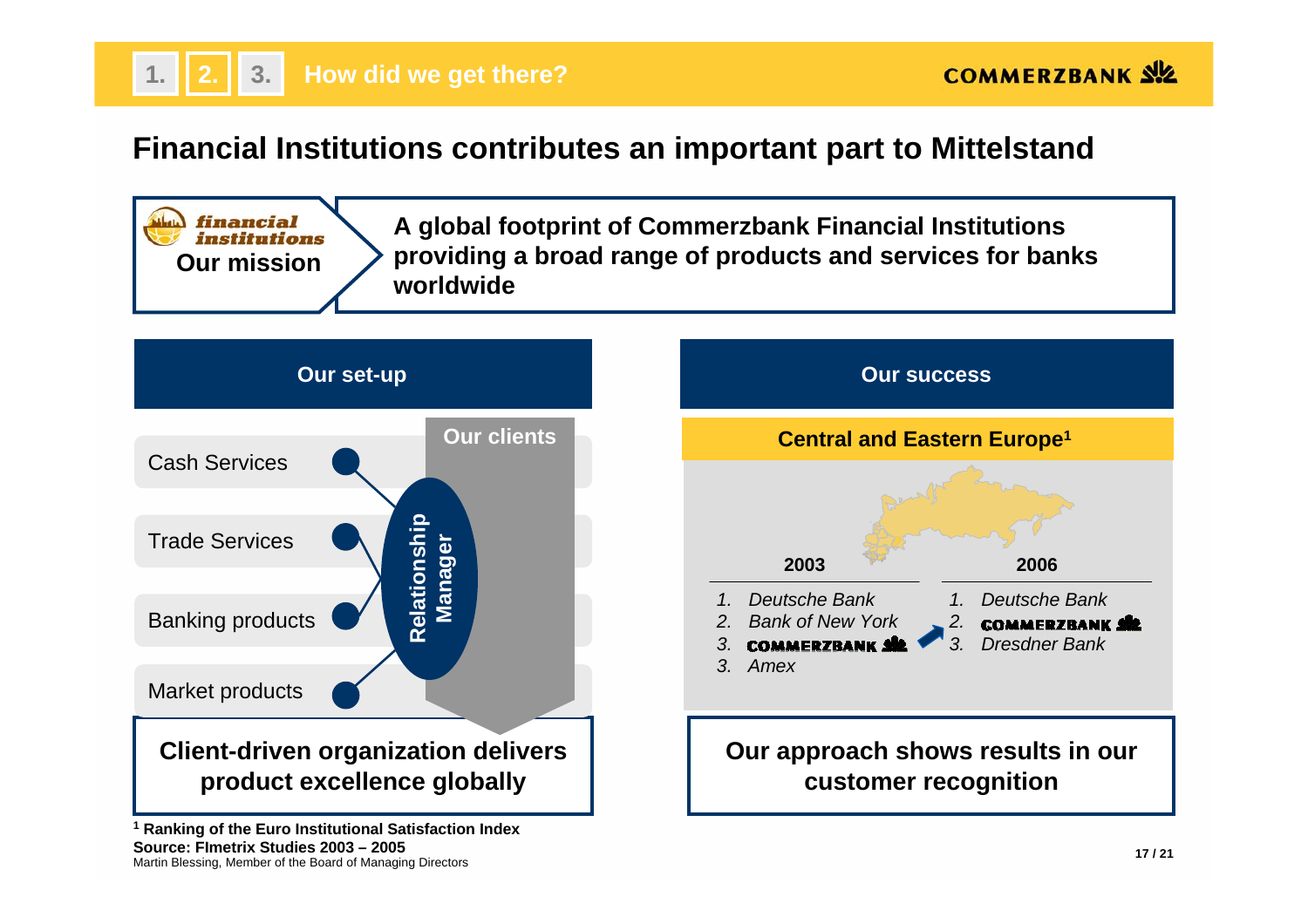![](_page_17_Picture_0.jpeg)

# **Agenda**

| $\mathbf 1$ . | Where are we now?<br>Mittelstandsbank No. 1 in Germany                             |
|---------------|------------------------------------------------------------------------------------|
| 2.            | How did we get there?<br>Implementation of our "Move to the top" program           |
| $\vert 3.$    | <b>Where will we go?</b><br><b>Expanding our wallet share of the German market</b> |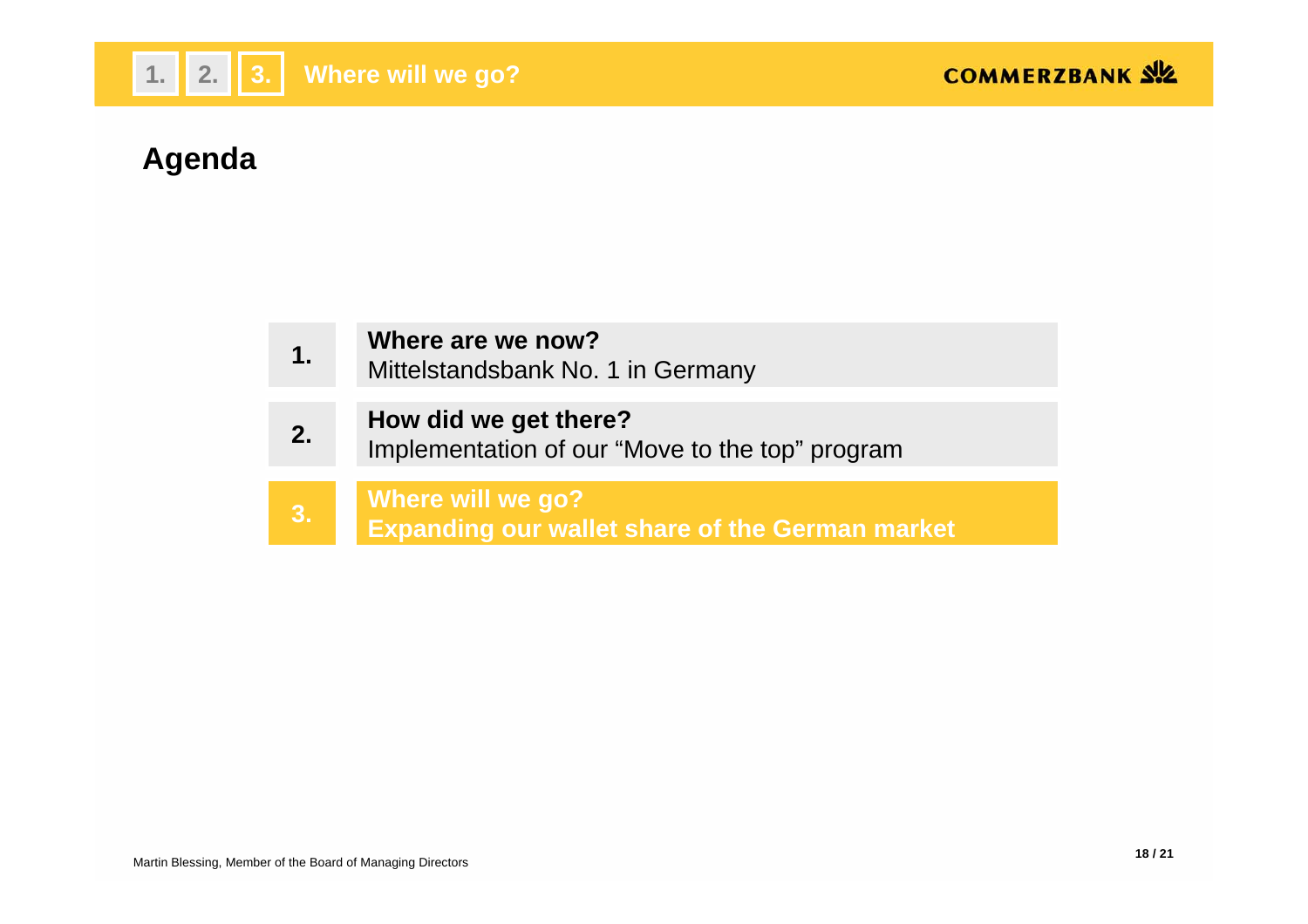# **Further strategic projects support the growth path in Germany…**

| <b>Products</b>         | <b>Initiatives</b>                                                                                                                                                                    | <b>Impact</b>                                                  |  |
|-------------------------|---------------------------------------------------------------------------------------------------------------------------------------------------------------------------------------|----------------------------------------------------------------|--|
| <b>Derivatives</b>      | Doubling of revenues from derivatives<br>until 2010<br>Build-up of additional sales-specialists com-<br>bined with a qualification program<br>• Enlarged product-range                | <b>Increase</b><br>wallet share                                |  |
| <b>Credit</b>           | Increase of revenues in mid- & long-term credit<br>segment<br>• Value-driven growth<br>• Basis: risk-adjusted pricing                                                                 | <b>Credit is</b><br><b>Core business</b><br>for Commerzbank    |  |
| <b>Large Corporates</b> | Intensified relationship-approach and strategic<br>dialogue with large corporates<br>Intensified cooperation with IB units<br>Focussing on capital markets and structured<br>products | <b>Positioning as</b><br>strategic partner of<br>our customers |  |
| <b>TFTS goes global</b> | • Ambitious growth in revenues<br>• Standardized access to products and services<br><b>Extension of cross-selling</b>                                                                 | <b>One service around</b><br>the world                         |  |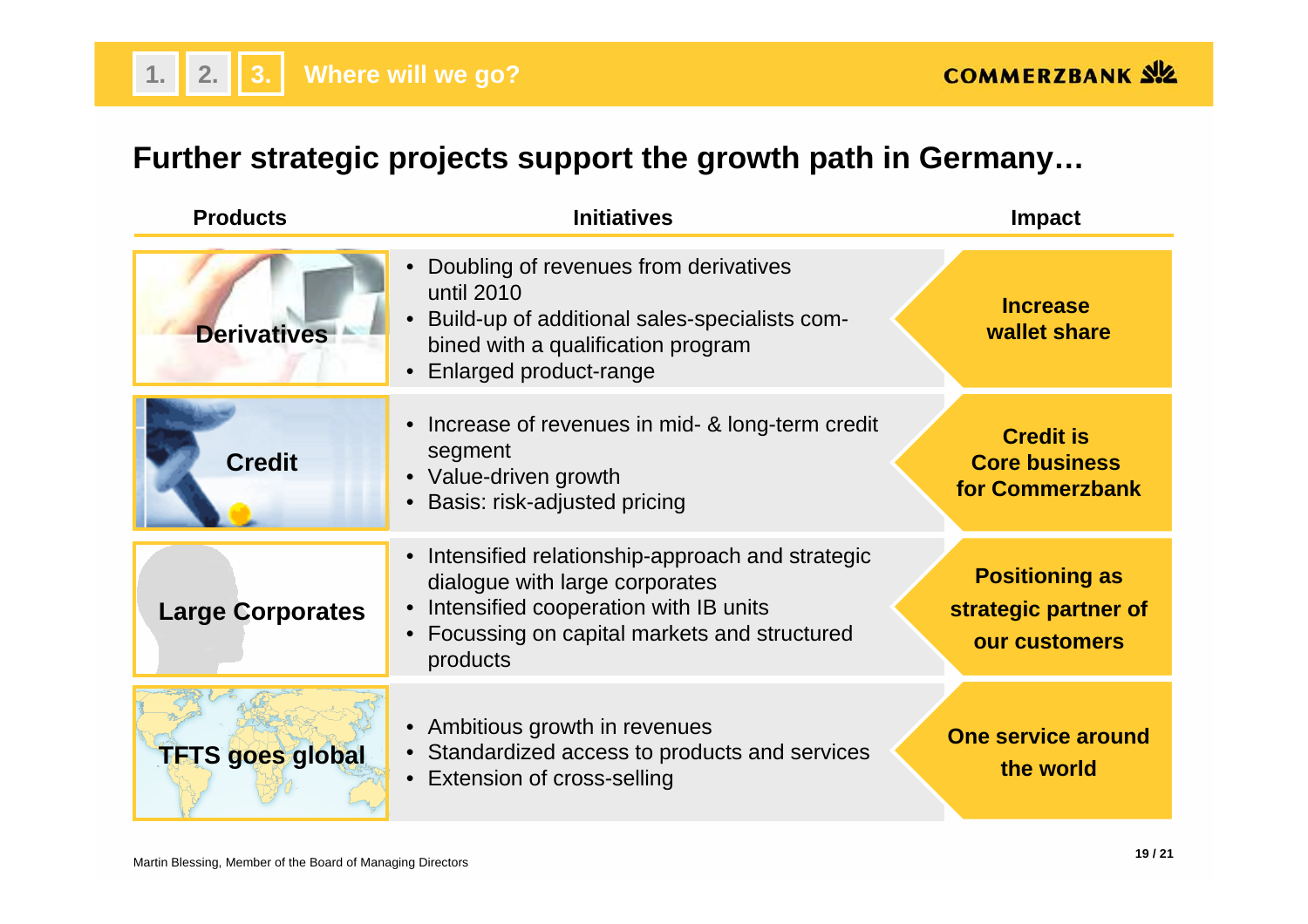### **In CEE we focus our client-driven approaches on high-potential markets**

![](_page_19_Figure_3.jpeg)

#### **CEE as second main pillar in the Mittelstandsbank**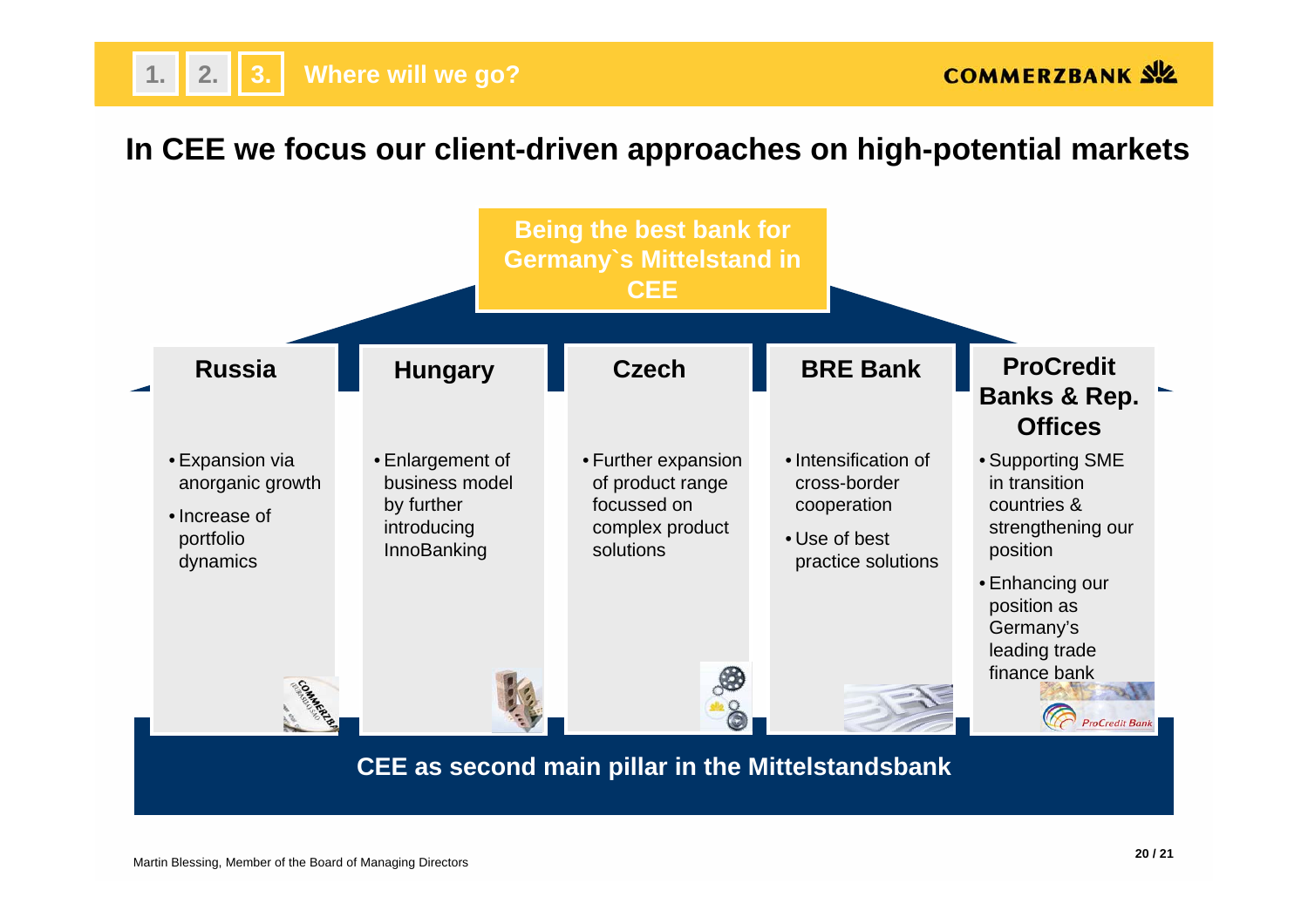## **Outlook on Mittelstandsbank`s profitability**

**2. 3. Where will we go?**

|                                               | <b>Units &amp; Financials</b> |                         | <b>Key Initiatives</b>                                                                                                                                   |
|-----------------------------------------------|-------------------------------|-------------------------|----------------------------------------------------------------------------------------------------------------------------------------------------------|
|                                               | Germany                       |                         | • Increase revenues and profitability<br>with large corporates<br>• Product initiatives                                                                  |
| <b>Value Drivers of</b><br><b>Mittelstand</b> | <b>CEE</b>                    |                         | • Further expansion into selected<br>markets<br>• Intensified cross-boarder cooperation                                                                  |
|                                               | <b>Financial Institutions</b> |                         | • Demand-driven approach to further<br>increase our customer recognition<br>• Client- & product-orientated placement<br>guarantees for global excellence |
|                                               | <b>RoE</b>                    |                         | Maintain on a sufficient level                                                                                                                           |
| <b>Financials</b>                             | Costs                         | Ongoing cost discipline |                                                                                                                                                          |
|                                               | LLP                           | Stable outlook          |                                                                                                                                                          |

**1.**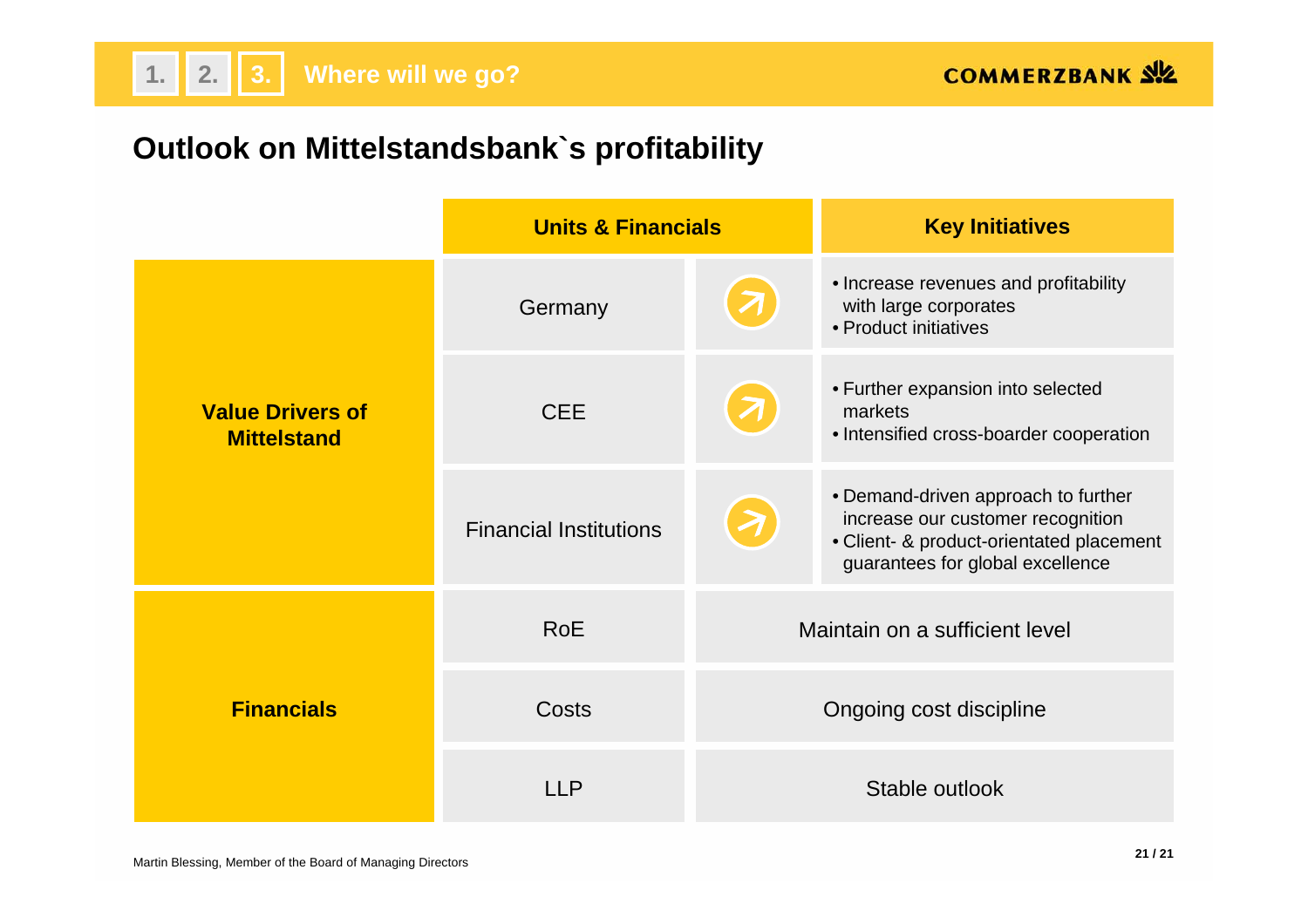![](_page_21_Picture_0.jpeg)

### **Notes**

Martin Blessing, Member of the Board of Managing Directors **<sup>22</sup> / 21**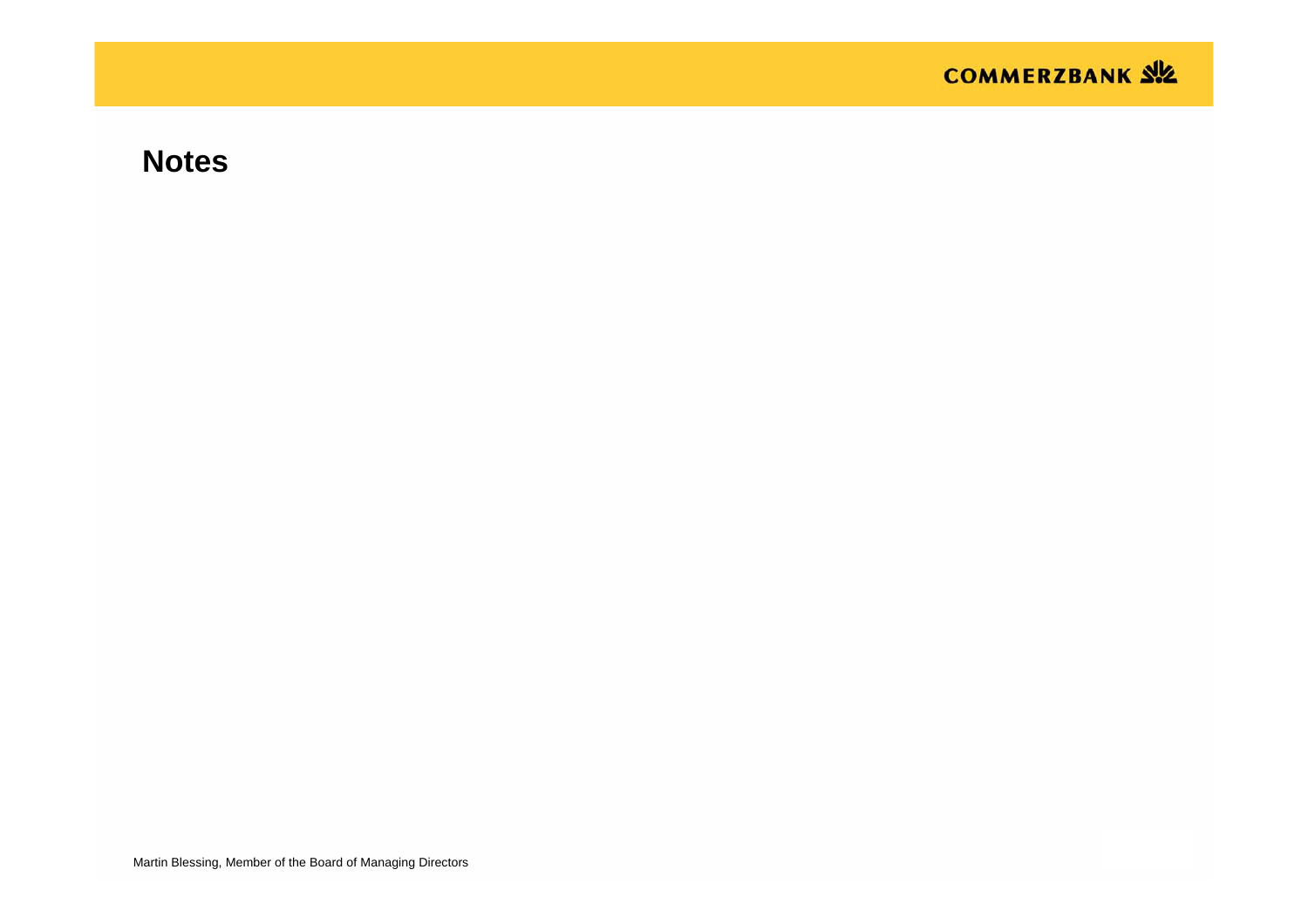### **Disclaimer**

**/**

**/**

**/**

**/**

#### **/ investor relations /**

This presentation has been prepared and issued by Commerzbank AG. This publication is intended for professional and institutional investors.

Any information in this presentation is based on data obtained from sources considered to be reliable, but no representations or guarantees are made by Commerzbank Group with regard to the accuracy of the data. The opinions and estimates contained herein constitute our best judgement at this date and time, and are subject to change without notice. This presentation is for information purposes; it is not intended to be and should not be construed as an offer or solicitation to acquire, or dispose of any of the securities or issues mentioned in this presentation.

Commerzbank AG and/or its subsidiaries and/or affiliates (herein described as Commerzbank Group) may use the information in this presentation prior to its publication to its customers. Commerzbank Group or its employees may also own or build positions or trade in any such securities, issues, and derivatives thereon and may also sell them whenever considered appropriate. Commerzbank Group may also provide banking or other advisory services to interested parties.

Commerzbank Group accepts no responsibility or liability whatsoever for any expense, loss or damages arising out of, or in any way connected with, the use of all or any part of this presentation.

Copies of this document are available upon request or can be downloaded from www.commerzbank.com/aktionaere/index.html